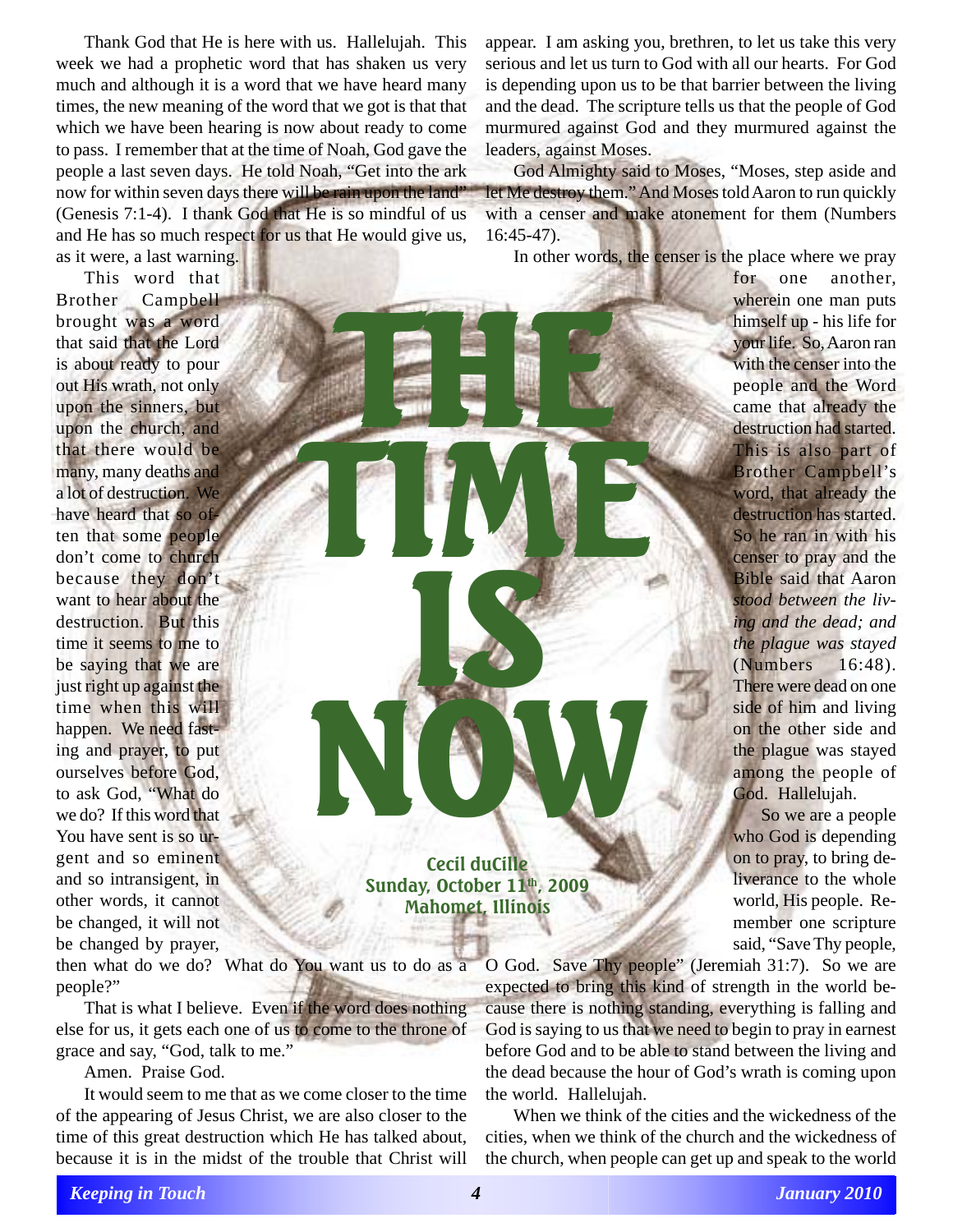and say, "I am a prophet of the Lord and the God has told me that His spirit is changing transvestites in the middle of Los Angeles," that couldn't have been spoken in hell in the past. Now it is being spoken on the television wide out to everybody and they are proclaiming this woman as a prophet. So we see that the world has gone to nothing. But, also the church has gone to nothing.

The worst part about it is that our little section, those of us who are supposed to stand, those of us who God is depending upon to stand, we are not standing. We are not standing. Don't let us deceive ourselves. We are not standing. We are compassed about with so much business. We are so busy. We are so busy doing everything else besides God's business. Hallelujah. The world is passing away and Death and Hell are about to ride (Revelation 6:8) and

WE who are the only people on earth excuse me, please - I didn't say the Mahomet group. When I say WE, I am talking about the Body of Christ here in the world. Amen. WE, the Body of Christ in the world, are the only people on earth that God is depending on to stop the plague.

Yes. God said, *...but for the elect's sake... …no flesh should be saved…*(Mark 13:20). Now, you have heard that so often that the smallest child in here could repeat that, but that doesn't make it untrue or incorrect. It is correct and God is saying to us that the time has come when it is only the authority of the church, the authority of the Body of Christ that is going to save this whole world in which we

live. The best part about it is that He said it will be saved, it will not be destroyed. He said, *...but for the elect's sake... …no flesh should be saved...* But then, the elect is asleep. The elect is asleep. The reason why we have to be crying out so much is because we want to wake the elect.

The peculiar part in Matthew 25 is where it tells us that there were ten virgins and it terribly amazes me that He said they were virgins and yet they were left outside. Come on, brethren. God is not talking about the old world out there. He is not talking about the wretched church out there that has turned her back on God. He is talking about us, we who are supposed to be walking in with God. God Almighty says that He wants to walk in them and talk in them and He wants to be their God and they will be His

people (Hebrews 8:10). That is the covenant that we make with the Lord. Hallelujah. Now He is saying that THIS people are asleep.

It is written in Matthew 25 that there were ten virgins. Let us turn to it, for fear somebody says I am misquoting the scripture. In verse one, he is not talking about the fallen church, but the kingdom of heaven. Matthew 25:1, *Then shall the kingdom of heaven be likened unto ten virgins, which took their lamps, and went forth to meet the bridegroom.* Ten virgins went to meet the bridegroom, it was not five. If you go to meet the bridegroom, you are welldressed; your righteousness is in order, because your dress in typology is likened unto your righteousness. So that means you are not sinners, you are righteous people. Amen. Praise God.

**Hell are about to ride and WE who are the only people on earth excuse me, please. I didn't say Mahomet group. When I say WE, I am talking about the Body of Christ in the world. Amen. WE, the Body of Christ in the world, are the only people on earth that God is depending** The Bible said that the ten that went out to meet Jesus Christ were righteous people. They were virgins. It means that they were not fornicating with the world. We are not worldly people. We are classified in scripture as virgins. Amen. The virgin is described in Revelation 14. Let us look at Revelation 14 as we hold one finger in Matthew 25, just to see what God says you are. Verse 4, *These are they which were not defiled with women…* Meaning to say that you didn't get deceived by some of these false churches, you didn't get deceived by some of this false preaching. You are virgins. You are clean. Amen. **...***for they are virgins. These are they which follow the Lamb whithersoever he goeth.* If you

> follow Jesus Christ, you are clean. *...These were redeemed from among men,* **being** *the firstfruits unto God and to the Lamb.* That is a description of a spiritual virgin, meaning to say that within you, you have the first resurrection, that you are one of those who God has ordained. This is another part of the prophecy which Brother Campbell brought forth, that some of those who have been marked by God are going to be among the dead. Some of those who have been called and elect, selected, are going to be among the dead because of disobedience. Verse 5, *And in their mouth was found no guile: for they are without fault before the throne of God.* THAT IS VIRGIN.

> All right, let's turn back to Matthew 25. So it says there were ten virgins. Amen. The kingdom of heaven is

**The world is passing away and Death and**

**on to stop the plague (Revelation 6:8).**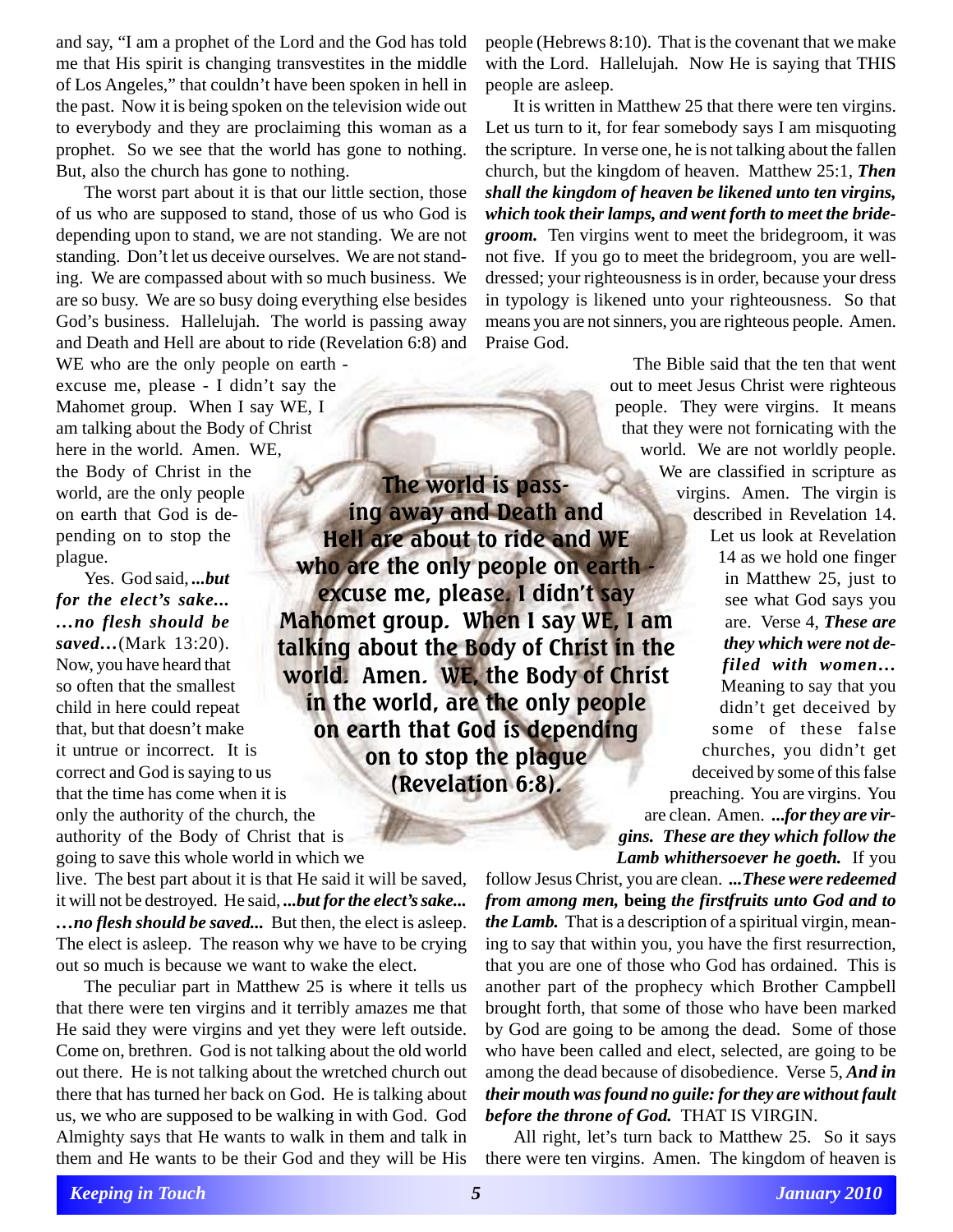described here. Verse 2, *And five of them were wise, and five* **were** *foolish.* You know, I always wondered why if five represents the ministry, why do we have two of them? A wise hand and a foolish hand. Some of you use your left hand; you are left-handed. For me, my right hand is my spiritual hand and the left hand is in the natural. So, the natural and the spiritual work together to lift the weight. But here God is saying that five were wise and five were foolish.

Let's look at what made the five wise, wise, and what made the five foolish, foolish. Because if they were all dressed, if they were all ready, they could not have been in the wedding feast if they were not ready. They were ready, but something happened. Something happened. When the going gets tough, the tough get going, but it seems to me that when the going gets tough, some

people drop out and God is talking about the drop-outs. The going is getting tough - it's just starting to get tough. Brethren, it is going to get so tough that

I don't know what you are going to do. This is what I have before God. When I see how tough it is going to get… We are going to lose our electricity; we are going to lose our water source. How are you going to manage? God said that He is training us to make preparation to be overcomers under all circumstances.

Verse 1, **...***ten virgins, which took their lamps, and went forth to meet the bride-*

*groom***.** Up to this late hour they did not know that their lamps were out of oil. Verse 2, *And five of them were wise,*

*and five* **were** *foolish.* **<sup>3</sup>** *They that were foolish took their lamps, and took no oil with them:* What is the meaning of that? Okay. Let's see first of all what lamps mean and what vessels mean. Proverbs 20:27 says, *The spirit of man* **is** *the candle* (lamp) *of the LORD, searching all the inward parts of the belly* (meaning the soul)**.** God had one light in the tabernacle and that light was a menorah, a seven lamped golden candlestick type of thing and that means it is the seven churches with Jesus Christ in the middle church. That is the lamp. Now, if this lamp goes out there would be total darkness in the tabernacle because there is no window, no other light. Amen. So this is the only light in the tabernacle until the Shekinah glory shines on top of the ark of the covenant. That is the only light.

So there is a supernatural light that will come forth and there is a light. Amen.

So God is saying that these five virgins were ready and going in to meet the bridegroom. All of a sudden, they had no oil in their vessels to replenish the lamp. What is the meaning of that? They did have oil one time. The Holy Place of the tabernacle is the soul, right? So if "the spirit of man is the lamp of God shining in the soul", then it means that he had Holy Spirit/Holy Ghost oil in his spirit. But that same oil that is in his spirit is supposed to be in his soul or in the vessel.

Now let's make sure that we are right here. The brethren asked Jesus to teach them to pray. Jesus said to pray, *Thy kingdom come. Thy will be done in earth, as* **it is** *in heaven* (Matthew 6:10). What does that have to do with

**that can speak in tongues and that can operate in the gifts of the Spirit? Hallelujah. Yet, if you provoke him he gets blind mad? It means that the glory that is in his spirit is not in his soul, at least not in his emotions, that is,** lamp and spirit? Well, you pray every day - that is what God tells you to do. I'm telling you, when you kneel down and can't find anything to pray, you begin to pray the Lord's prayer for yourself to fix your condition. *Thy kingdom come*, "Lord, let the King reign," because you can't have a kingdom without a king. "Lord, let the King reign in my soul as He reigns in the Spirit." Amen. So you know, brethren, that when you are in the Spirit you can't be wrong. You know that? So we have a section of time to be perfect. Are we understanding? Am I putting you to sleep?

> The soul, therefore, must have the same oil of the Holy Spirit in it as the Spirit. Now, when you are in the Spirit you are dead, right? You

are perfect. God is saying that that perfection, that that Holy Spirit that is in your spirit, should be in your soul, also.

So every day that you pray, "Thy kingdom come," you are praying, "Lord God, let the King reign in my earth, in my soul nature as He reigns in my spirit nature."

Have you ever seen a person who can preach a message that can stir people, that can speak in tongues and that can operate in the gifts of the Spirit? Hallelujah. Yet, if you provoke him he gets blind mad? It means that the glory that is in his spirit is not in his soul, at least not in his emotions, that is, his emotions are not taken by the Spirit of God like how his spirit is taken. So, God reigns in the spirit. "God, reign in my soul, also."

**Have you ever seen a person who can preach a message that can stir people,**

**emotions are not taken by the Spirit of God like how his spirit is taken.**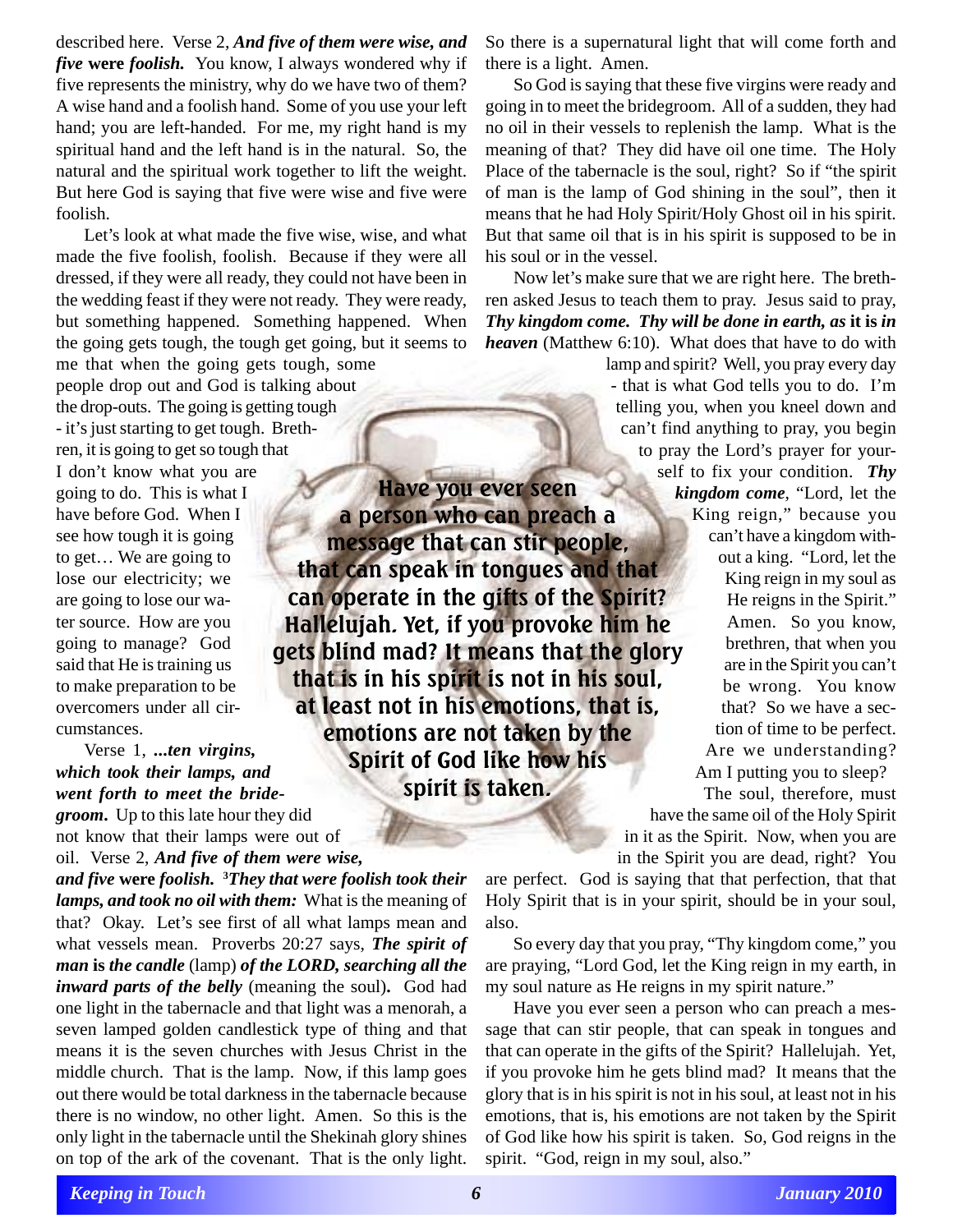When I talk about my soul what am I talking about? I am talking about me. "God, reign in my mind."

Do you know that the mind is a terrible thing? The mind is a marvelous area of life and power. God Almighty says, *Keep thy heart with all diligence; for out of it* **are** *the issues of life* (Proverbs 4:23)*.* What He is saying is, "Keep your mind right." You think about pornography all day and then you come to church and try to worship God. Don't you understand? The mind is the seat of God. This is where God wants to be. This is where God wants to reign. This is where God wants to live. Your mind is wrong; you find your mind straying into the wrong things, straying all the while, straying. None of you here can tell me that it is not true, because every time I kneel down to pray my mind flies off with something else. I have to hold my mind there. God told me that one of the ways to hold it is to remember the Lord's prayer.

Yes, "Thy kingdom come in my mind as it is in the heavenlies. Lord God, hold my mind." You know, "Thy will be done in my mind as it is in my spirit."

**it. Hallelujah. By the power of the Word of God and by the power of the Spirit of God we can control it. If you have something in your life that you can't control, go to God with it quickly.** Therefore, brethren, if your emotions are wild, if you don't control your emotions properly, get before the porch and the altar and bawl like a baby before God. Get God to fix it. You hear me? Because you will be a foolish virgin. The oil is not in the vessel. Your vessel is supposed to be able to have the Holy Spirit in your emotions as much as the Holy Spirit is in your spirit when you are talking in tongues. My God. Amen.

So, you pray, "Lord God, let the Spirit of God come into my mind, come into my emotions, come into my will. Lord God, that desire that I want heaven in my mind and in my spirit and I desire to have just a little piece of hell in my desires. Oh, Lord, I so love that out there that I need to have a little bit of hell."

Amen. Hell is all around us. Just switch on your television and you will get all the hell you want right in your living room. You don't have to go out on the streets again any more for it. Amen. God Almighty is saying, "Control it." Control that television. You have to control that television, especially those of you who have children. Children should not be able to go and switch on the television and look at anything they want to look at. It must be strictly

controlled. Amen. It must be strictly controlled.

We are not people who are saying, "Oh, throw your television away."

I love to look at the news sometimes and whatever else there is that is not sinful that I would like to look at I could look at. Do you see what I am saying? Don't make yourself a prisoner to become a religious fanatic. Amen. Hallelujah. Control it. Amen. God put it there for you to control it. Amen. You were born with a temper, yes, but God put you there to control it. Hallelujah. By the power of the Word of God and by the power of the Spirit of God we can control it. If you have something in your life that you can't control, go to God with it quickly. Get down on your knees and your face.

When I was in such a place I told God, "God, kill me."

**God put you there to control** Don't you ever do that. Don't you follow me in my example. That was rough treatment, but then I wanted to die. I had a death wish. I threw myself before God and said, "Kill me. I will neither eat nor drink water until You, God, deliver me from this demon that I got from my father"

Yes. The demon had power over me. I would go in a crowd where people were fighting and all of a sudden the spirit of fighting would get into me and I would start feeling badly, (breathing shallow). You know what I mean. Nothing bothers me, I am not worried, nobody bothers me, only that I am looking at the fighting. I used to love to look at boxing. I

used to look at boxing in the television

and I was there boxing.

"Hit him. Hit him there." Yes, the spirit of violence. The spirit of violence coming down on you.

So we have to understand that we are the salt of the earth. *Ye* (WE) *are the salt of the earth: but if the salt have lost his savour, wherewith shall it be salted? it is thenceforth good for nothing…* Good for nothing.

God Almighty is saying to His people that we need to submit ourselves NOW! NOW! That is what Brother Campbell's message is saying. NOW! Don't wait! There is no tomorrow. Hallelujah.

Five foolish virgins. Lord God, help us. We sit in church for so many years and turn up at the end of the time to be foolish virgins. The foolish virgins are those who

**You were born with a temper, yes, but**

**Get down on your knees and your face.**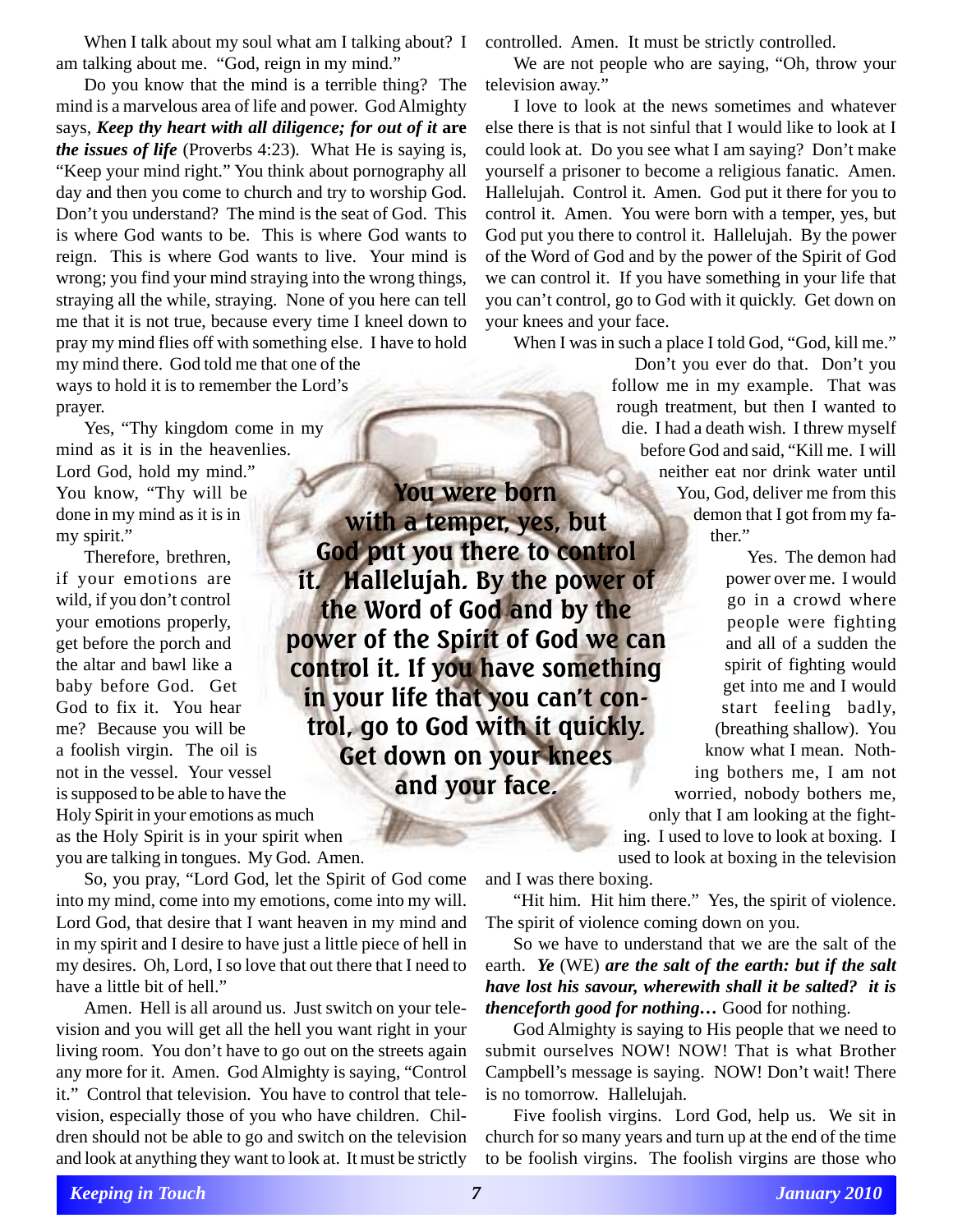will not allow the Spirit of God to come into their souls as it is in the Spirit. "Thy kingdom come in my soul nature as it is in the Spirit. As God reigns in heaven, reign, Lord Jesus Christ, in me."

So God is saying to us, how many of us sit here and we will get up from here and turn up to be foolish virgins? You waste all your life. You could have been having fun outside there. Yes. You waste all your life to end up as a foolish virgin. Don't you see this is not God's plan for us? God wants a people who will stand up and save the world. He said, *...But for the elect's sake... no flesh should be saved...* We are at the *BUT* time now. We are at that time in the history of the world when the servants of God are going to be the only thing that saves the earth for the earth is destined by the devil to be destroyed. Satan planned it. Satan's plan is to destroy the world. God's

plan is to save the world. God is going to save the world. Don't believe it is going to be destroyed.

We have between six and seven billion people on earth and Satan will only be able to kill two or three billion. Amen. The others will be alive and *we* will be alive. Do you know why I know that? Because we have to stand up and fight the battle of Armageddon. We have to call fire from heaven to take away the kingdoms of this world from the sinners, because God Almighty said,

*…that the stone was cut out of the mountain without*

*hands…* and it struck the image (Daniel 2:45). I want you to understand that that stone was not part of that image.

We cannot be part of the world and part of the stone at the same time. Do you understand what I am saying? *The stone cut out of the mountain without hands* is the elect people that God is molding at this time, molding us, Lord God, out of mount Zion. Yes. He said, "A deliverer shall come forth from Zion" (Romans 11:26). "And saviours shall turn up on Zion" (Obadiah 1:21).

God is telling us here that it is possible to be a foolish virgin. Though you were made to be wise, though you were given the righteousness of Almighty God, though you were anointed with the selection that you were part of the elect of God. Yes, you are all here because you are part of the elect of God. Did you understand that? **You are here because you are part of the elect of God**, whether you believe it or not. Now, God says you can be elected, that is, selected, by God, and yet turn up outside in the darkness knocking on the door.

"Let me in!"

Noah: "I don't have the keys."

If Noah would have had the keys, the ark would have sunk because he would have let in all the people who called. His heart would have gone out for all the people knocking on the door, he would have let them in. Amen. What a horrible thing to see your friends drowning outside. Can you imagine seeing the people you have been preaching to drowning and you can't do anything for them. But thank God. That story has a good side to it. The people who were drowning out there were repenting. Those who were knocking to come in were repenting. The Bible tells us

**here that it is possible** that they turned up before Jesus Christ resurrected from the grave. The first thing Jesus did was He went to hell to preach to Noah's congregation (I Peter 3:19). Hallelujah. The repentance that they had when they were in the water drowning, they cried out and God saved them all. So, you see, **God is in the saving business**. Hallelujah.

> We are here as part of God's plan to save the world. In other words, God is going to use us to save the world. Begin to pray, begin to fast.

Begin to say, "Lord God, deliver me. Deliver me from myself. Deliver me, Lord God, from my desires, for I might desire some things that are not of God. Deliver me, Lord God, from my will that is hardened and wants to go a certain way

and says, 'I am serving God. I am serving God and I want to go this way. I am serving God. This is my way of serving God."

God has one way of serving Him and He will whisper it in your heart. Hallelujah. Remember now, we are not going to be foolish virgins. Let the oil flow. Let the glory of God flow into your mind as it is in your spirit.

You know, I have seen a brother instinctively get mad. Amen. Instinctively get mad, but instinctively he remembered that this is not Jesus, this is not Christ-like and he immediately apologized, "I'm sorry."

 Amen. Now that is beautiful. I say that is beautiful; it is not ugly, it is beautiful. Amen. So that means that there is a certain amount of control that is occurring in the spirit

**God is telling us**

**to be a foolish virgin. Though you were made to be**

**wise, though you were given**

**the righteousness of Almighty**

**God, though you were anointed with the selec-**

**tion that you were part of the elect of**

**God.**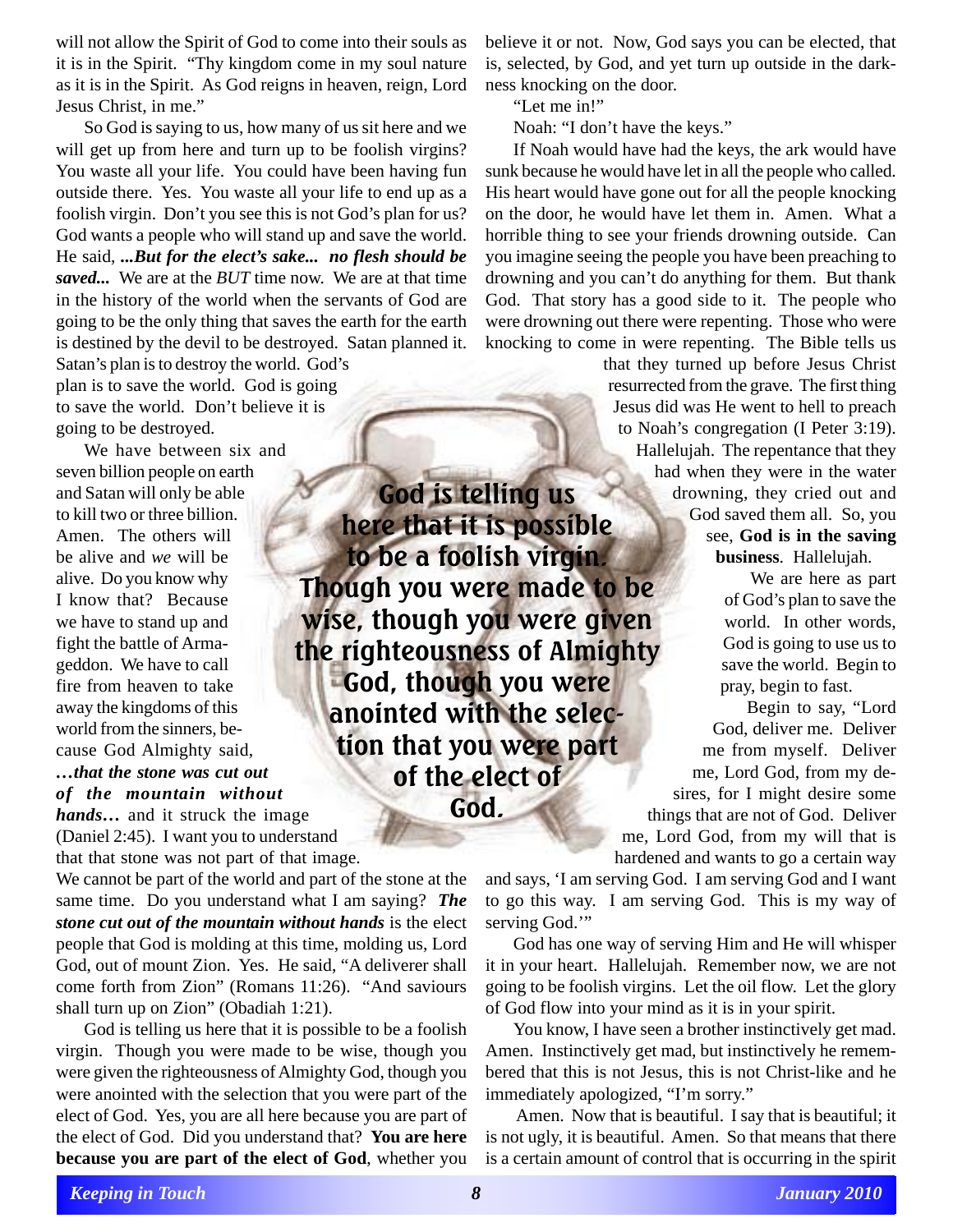to the flesh, to the body. Amen. This is the battle we are fighting. The Bible said that *there was war in heaven: Michael and his angels fought...* (Revelation 12:7). Michael is the angel of the Blood; his weapon is the Blood of Jesus Christ. *...Michael and his angels fought...* against the Devil and his angels and the Devil and his angels could not prevail (Revelation 12:8). Do you know what the result of that battle was? Satan was cast out of the kingdom of heaven (Revelation 12:9). Satan was cast out of the kingdom of heaven! What do you think he was talking about? He is talking about the devil being cast out of your mind, the devil being cast out of your emotions, the devil being cast out of your desires and your will. Hallelujah.

He is talking about something happening in the heavenlies. Hallelujah. Sure, it is happening now. That is what is happening now. God Almighty is

taking a hold of His kingdom. Amen.

Thank God, "I am Your kingdom, Lord Jesus Christ. I surrender all to You, dear Jesus Christ. Break the yoke of my sin. Break my ancestral inclinations. (Hallelujah.) Break hell out of me." It sounds like a curse word, eh? I mean, it is hell. Hell had a hold on me, a strangle hold on me. Amen.

I said, "Jesus Christ, do anything to me but let hell depart from me. Let the glory of God come into me. Let the glory of God take the place where my ancestral demonizations had taken place, where I had gained all the problems of my family." Amen.

Then do you know that there is something else greater than that? The moment you

begin to overcome you are overcoming not for yourself only, but you are overcoming for your ancestors and your descendents. Your children! If you defeat Satan in yourself your children will begin to change immediately. If you see a child being troublesome, giving you problems, irking you… Every time the child does something and you feel irked and distressed, go repent because it is *you* that the thing is coming from. Your power should have destroyed the power of the devil in that child. Amen. Oh yes.

I was talking to one sister and she said, "It is my mother that prayed for me that brought this great deliverance in my life. It is my mother."

Where is her mother? Her mother is in the heavenlies

waiting on her now. Waiting on her because the scripture says, *...that they without us should not be made perfect.* Why? Heaven is waiting on us to be perfected. Yes. Yes. Do you see what happened? The devil beat up your grandfather and beat him up and beat him and beat him and he barely made a scrape through into heaven. He can't beat the devil any more. That spirit that destroyed him and hurt him and bedeviled his life, he can't touch him. He is in the heavenlies and he (devil) can't touch him anymore. But he is looking at you and whispering to you, "Hit him. Yes. Hit him."

If you overcome that devil, especially if you chain him and throw him in the abyss, heaven is released. Amen. All the people who that devil tormented are released, both in the heavenlies and on earth.

Can you understand the battle that we are fighting? All your problems, all your troubles begin to take on a beautiful picture, because you are fighting not only for yourself, but for those who are behind you who have gone on before. That is in Hebrews 11:40 and they are waiting on you. Hebrews 12:1, *...we also are compassed about with so great a cloud of witnesses...* waiting for you to kill the devil that killed them. Hallelujah. Do you see? Can we understand how important our position is? Why we should overcome? Why we should not allow the devil to have the power over us? Why we suffer? Why it is necessary to suffer? Amen. For we are the warriors of God. Amen. We are the army **problems, all your troubles begin to take on a beautiful picture, because you are fighting not only for yourself, but for those who are behind you who have gone on before.... a cloud of witnesses...** 

> of the living that must destroy the power of Satan on earth. God wants us to be conscious. He wants us to be conscious people who understand where we stand. We are standing right where Aaron stood between the living and the dead. Hallelujah. Yes, God Almighty wants you to be conscious. .

> What are you doing? Your brothers are still walking in sin. Your sisters are still walking in sin. What are you doing about it? You have the power to destroy the power of that sin because the same devil that is in them is the one that was in you. The same devil that rules them is the one that ruled you, but how can you destroy a devil that you have still ruling you? **You have to get rid of your devil** first before you try to get rid of mine. Devil can't cast out

**Can you understand the battle that we are fighting? All your**

**waiting for you to kill the devil that killed them.**